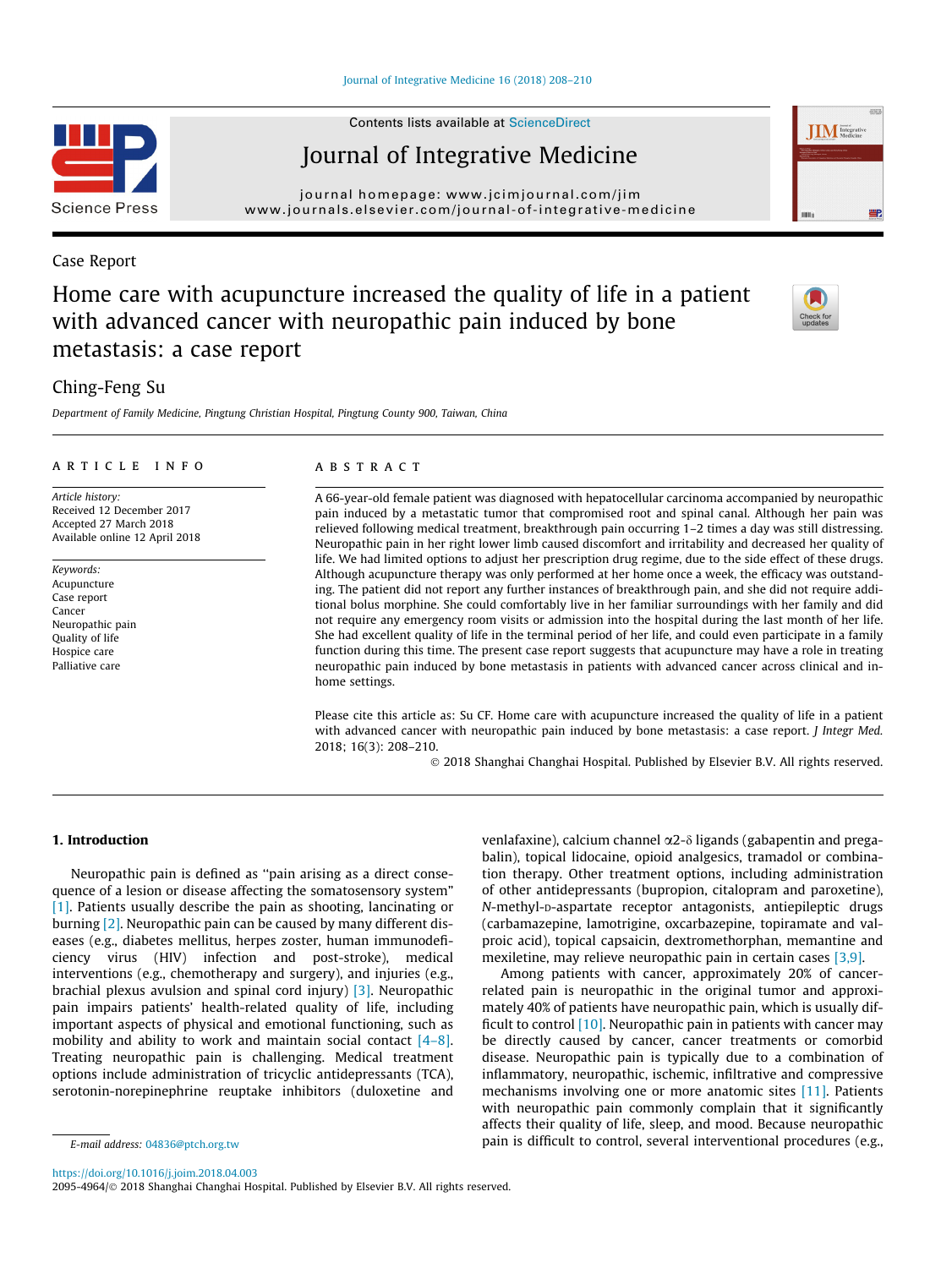nerve blocks and neurosurgical approaches) and cannabinoid use have also been considered in patients with cancer and neuropathic pain [\[9\]](#page-2-0).

Acupuncture is a complementary and alternative medicine developed in Chinese medicine. It is a treatment method based on influencing the body by inserting needles at specific points (acupoints) on the human body, and can effectively treat several conditions. In 2003, the World Health Organization published a report summarizing clinical trials that studied the effectiveness of acupuncture. In this report, more than 100 indications, including pain relief, were discussed [\[12\]](#page-2-0). Moreover, some studies have confirmed the effectiveness of acupuncture for neuropathic pain induced by spinal cord injury, drugs, HIV infection, and peripheral neuropathy [\[13–16\].](#page-2-0) Further, a systematic review and metaanalysis revealed the effectiveness of acupuncture for cancerrelated pain relief [\[17\].](#page-2-0) Thus, we hypothesized acupuncture to be effective for controlling neuropathic pain induced by bone metastasis and for increasing the quality of life in a patient with advanced cancer.

### 2. Case report

This study reports a case of a 66-year-old female patient with history of chronic hepatitis C virus infection and hypertension. She was diagnosed with hepatocellular carcinoma (cT1N0M0) 2 years prior to admission. She underwent radiofrequency tumor ablation once and transarterial embolization three times. However, lower back pain was noted at approximately 1 year prior to admission, and magnetic resonance imaging revealed a metastatic tumor over S1 compromised of right root and spinal canal over L5/S1 level. She received local radiotherapy and target therapy using sorafenib; however, her condition did not improve. After discussion with the patient and her family, it was revealed that the patient participated in the MK3475-240 clinical trial in another hospital for 6 months prior to admission. However, following the detection of lung metastasis via computed tomography 3 months prior to admission, she withdrew from the clinical trial and received immunotherapy four times, without significant effect. Owing to persistent pain in her right lower leg with a pain score ranging from 7 to 10 (numerical rating scale, from 0 to 10; 0 means no pain and 10 means worst possible pain), she was admitted to our hospital for pain control, hospice and palliative care.

Following admission, neuropathic pain was noted in her right lower limb as a feeling of electric shock. Some days after admission, her pain score was lowered to 2–3 most of the time, following the medical prescription of (1) continuous daily intravenous morphine (120 mg) and betamethasone (8 mg) injections, (2) gabapentin administration (300 mg) three times a day, (3) diclofenac (75 mg) once a day, and (4) imipramine (10 mg) after breakfast and after dinner (25 mg). However, she still complained of breakthrough pain (a surge of intense pain that breaks through stable around-the-clock analgesia, often found in patients with cancer) in her right lower leg two to three times a day, with a pain score ranging from 5 to 8. Subcutaneous morphine injection (20 mg) was administered to treat the breakthrough pain, but dizziness was noted after a bolus of morphine. In addition, she exhibited irritable mood during admission. She requested the interventional procedure of nerve block. However, this was not arranged because the anesthesiologist believed it would not be significantly effective for this patient. Next, the patient requested home care; thus, continuous intravenous morphine injections were replaced with transdermal fentanyl (100  $\mu$ g/h) and oxycodone (30 mg every 12 h). Moreover, intravenous betamethasone injection was replaced with dexamethasone (4 mg two times a day). She was discharged with the above prescription on the 19th day after admission.

Our medical team (one doctor and one nurse) visited the patient at her home three days after discharge. She complained of breakthrough pain 1–2 times a day with a pain score ranging from 5 to 8, and subcutaneous morphine injections (20 mg) were delivered four times since hospital discharge. Poor appetite and low spirit were also noted. She agreed to our recommendation of acupuncture as a complementary therapy to treat neuropathic pain. One week later, acupuncture needles were delivered to her home and acupuncture was performed by a doctor at the following acupoints: Ju liao (GB29), Huan tiao (GB30), Yang ling quan (GB34), Qiu xu (GB40), Wei zhong (BL40), and Zu san li (ST36). We chose acupoints according to the range of pain (acupoints of gallbladder meridian) and clinical experience (ST36 for invigorating qi). Manual acupuncture was performed, and needles were inserted into those acupoints until the patient had the sensation of aching or distension (two types of de qi). The needles were retained at each acupoint for 15 min. In addition, due to drowsiness during the daytime, imipramine (10 mg) was discontinued in the morning. This acupuncture therapy was performed once a week during home care.

#### 3. Results

On day 7 following the therapy, the patient reported good appetite, mood and spirit during this week, and no extra morphine was administered. On day 14 following the therapy, her appetite remained fair. On day 21 following the therapy, poor activity and purpura were noted bilaterally over legs. However, no additional morphine was administered. Moreover, dexamethasone was withheld due to the appearance of moon face. On day 27 following the therapy, the patient reported good enough mood, spirit, activity and appetite to participate in a family function for 3 h. However, the next day she exhibited disturbance of consciousness and hypotension and expired at home near midnight. However, no painful facial expressions were noted by her family, and no additional morphine was administered before her death.

#### 4. Discussion

Here, we report that neuropathic pain induced by a metastatic tumor decreased the quality of life. Although her pain was relieved by medical treatment, breakthrough pain occurring 1–2 times a day was still distressing, and side effects of bolus morphine were also reported. Thus, we considered acupuncture which is safe, cheap, effective, easy, and minimally invasive, with no severe reported side effects and can be easily performed at home.

Although acupuncture therapy was just performed once a week, the efficacy was outstanding. The patient did not report any instances of breakthrough pain, and she did not require additional bolus morphine. Although TCA dose was decreased to address daytime drowsiness, pain control remained the same. Importantly, her mood, spirit, and appetite improved. She could comfortably live in her familiar surroundings with her family and did not require an emergency room visit or admission into the hospital during the last month of her life. She could even participate in a family function. She had excellent quality of life in the terminal period of her life. Overall, in this case, the efficacy of acupuncture exceeded our expectations.

Although the mechanisms of acupuncture therapy remain unclear, in the case, possible mechanisms of action for the acupuncture therapy are: (1) afferent fibers ( $AB$ ,  $A\delta$  and C) are activated; (2) some signal molecules (such as opioid peptides, glutamate, 5-hydroxytryptamine and cholecystokinin octapeptide) are increased [\[18\].](#page-2-0) The definite mechanism needs more research to confirm.